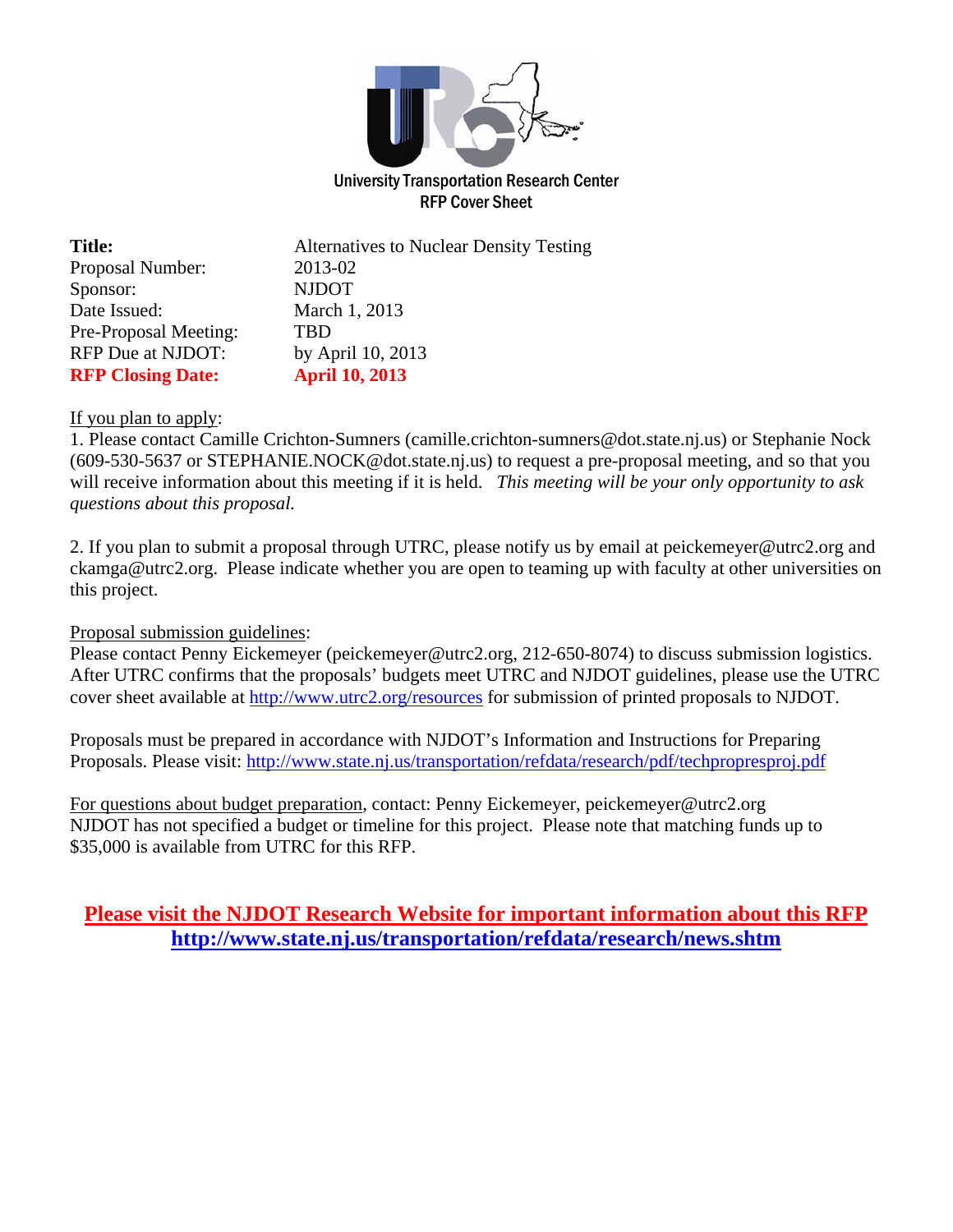**Date of RFP 3/1/2013**

**New Jersey Department of Transportation Bureau of Research RESEARCH PROJECT Request for Proposals 2013 Program**

**Closing Date 4/10/2013**

# **Alternatives to Nuclear Density Testing**

# **Project No. 2013-02**

(Proposals must be prepared in accordance with NJDOT's *Information and Instructions for Preparing Proposals.* Please visit:

*http://www.state.nj.us/transportation/refdata/research/pdf/techpropresproj.pdf Revised Proposal Evaluation Forms are available for your information on the website.*)

Proposals will be based on the merit of the information contained in the proposal. Budgets will be evaluated separately. Please place three (3) copies of the budget for this project in a separate sealed envelope.

### **1. RESEARCH PROBLEM STATEMENT, BACKGROUND AND OBJECTIVES**

The NJDOT currently uses nuclear density testing for acceptance of soil aggregates and dense graded aggregate base. See sections 203 and 302 of the NJDOT standard specifications. In recent years, the regulations revolving around nuclear devices have become increasing onerous and expensive. The NJDOT would like to consider alternative methods for accepting soil aggregate and DGA compaction. Consideration may be given to a wholesale change in the way that we approach the acceptance of these materials. In the past, there have been cursory studies of TDI and Humboldt stiffness gauges, but neither of these gauges worked in the framework of the NJDOT specification, so were not pursued. This research should consider the overall costs of a new method/system to ensure the quality of the soil aggregate / DGA installed on NJDOT projects. Also, to be considered is the speed of testing, accuracy, and precision of the testing method.

\*identify alternatives while ensuring the quality of the soil aggregate/DGA installed on NJDOT projects \*compare speed of testing, accuracy and precision of the testing method. \*determine overall costs of a new method/system

### **2. TASKS**

[Provide a listing of appropriate general tasks divided into phases based on types of work (e.g., laboratory, field) or by year (e.g., year 1, year 2) or other appropriate milestones]

*The NJDOT is seeking the insight of proposal responders on how best to achieve the research objectives. Proposers are expected to describe a research effort that can realistically be accomplished as expeditiously as possible. Proposals must present the proposers' current thinking in sufficient detail to demonstrate their understanding of the problem and the soundness of their approach for conducting the required research.*

### **PHASE I – Literature Search**

Conduct a literature search of the current state of the practice.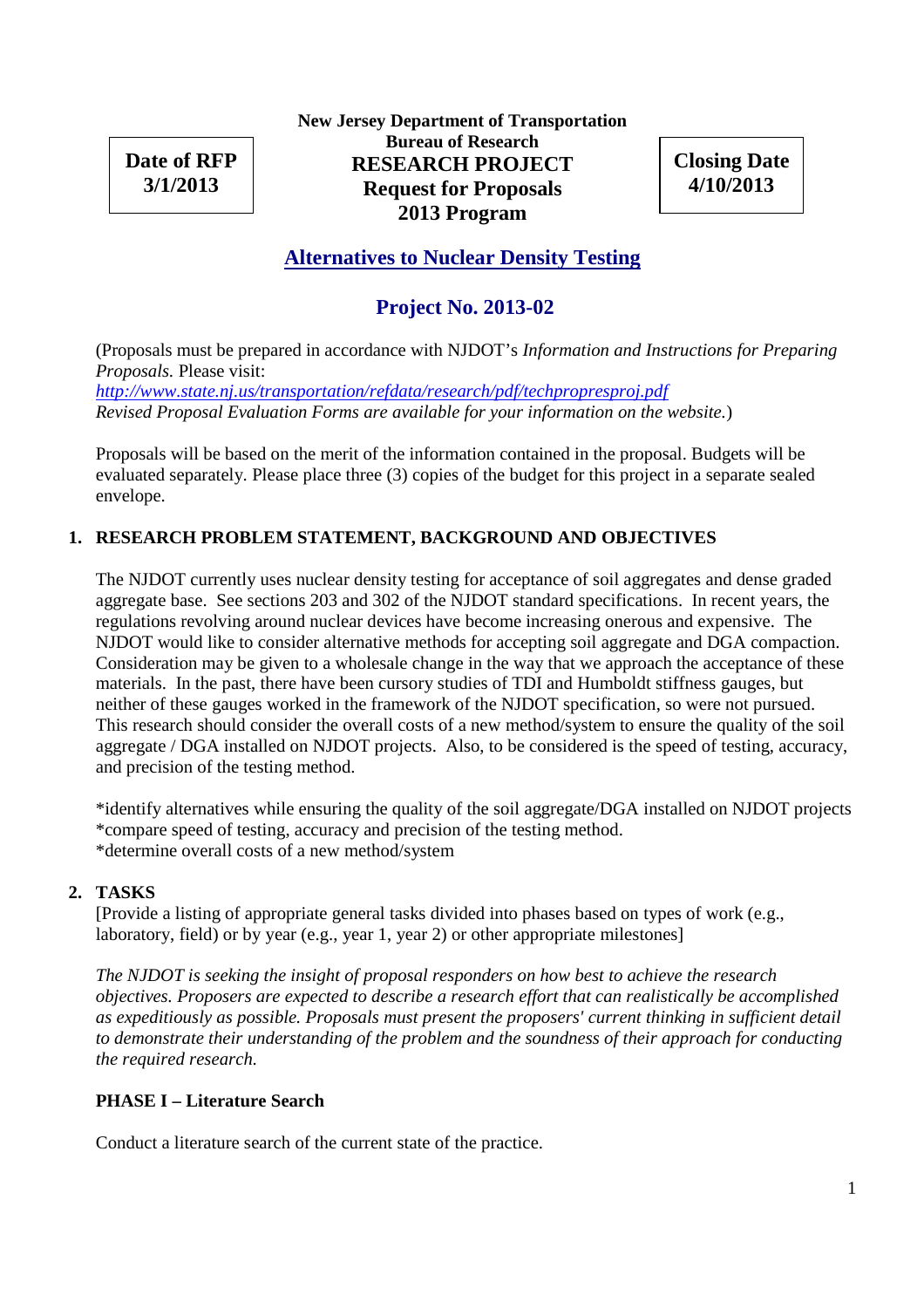After the award of the project, a more comprehensive literature search should be conducted. At the completion of this literature search, the PI will make a presentation to the Research Project Selection and Implementation Panel to discuss their findings, and to discuss the appropriate research approach.

### **PHASE II – Research Approach and Anticipated Results**

Clear description of how you will solve the problem and implement anticipated findings. Work may be divided into phases (e.g., Laboratory, Field or Year 1, Year 2), as necessary, to clarify tasks. *Exit Criteria* must be developed during this phase.

## **3. IMPLEMENTATION AND TRAINING PLAN**

The PI must meet with the Research Project Selection and Implementation Panel (RPSIP) and other NJDOT units to present the findings, and as appropriate train these personnel in the use the project results.

### **The PI will develop an implementation plan as per the guidelines provided by NJDOT Research Bureau.**

### **4. DELIVERABLES:**

[List of minimum deliverables necessary to complete the project]

- Presentation of Summary of Literature Search Results
- $\triangleright$  Discussion to Support and Refine the Project Tasks
- $\triangleright$  Project work plan.
- $\triangleright$  Technical Memorandum on the survey results
- $\triangleright$  Technical memorandum on the measures that are working or not working
- $\triangleright$  Technical memorandum on actions taken
- $\triangleright$  Interim Status reports suitable for Senior Leadership if required
- Quarterly Reports and Final report with appropriate tables, graphs and charts in hard copy version, PDF file format, Word, and on CD ROM. Two copies plus one per RSIP member of each presentation, technical memorandum, draft final report and Final Report (plus 10 copies).
- $\triangleright$  The Final Report and Tech Brief are due three (3) months before the end date of the project to allow time for review by the Research Project Selection and Implementation Panel. The Final Acceptance will be granted upon receipt of ten copies of the approved final report.

## **5. CONTRACT TIME**:

The PI must provide the anticipated research study duration based on the proposed tasks. Consideration should be given to potential impediments so that adjustments are incorporated into the schedule minimizing the need for time extensions.

### **A 12 - 24 months time frame would be preferred.**

### **6. CONTACTS:**

Questions on this topic **shall not** be directed to any Research Project Manager, Research Customer, or any other NJDOT person. All questions are to be directed to Camille Crichton-Sumners by sending an email to Camille.CrichtonSumners@dot.state.nj.us, or by phone (609-530-5966).